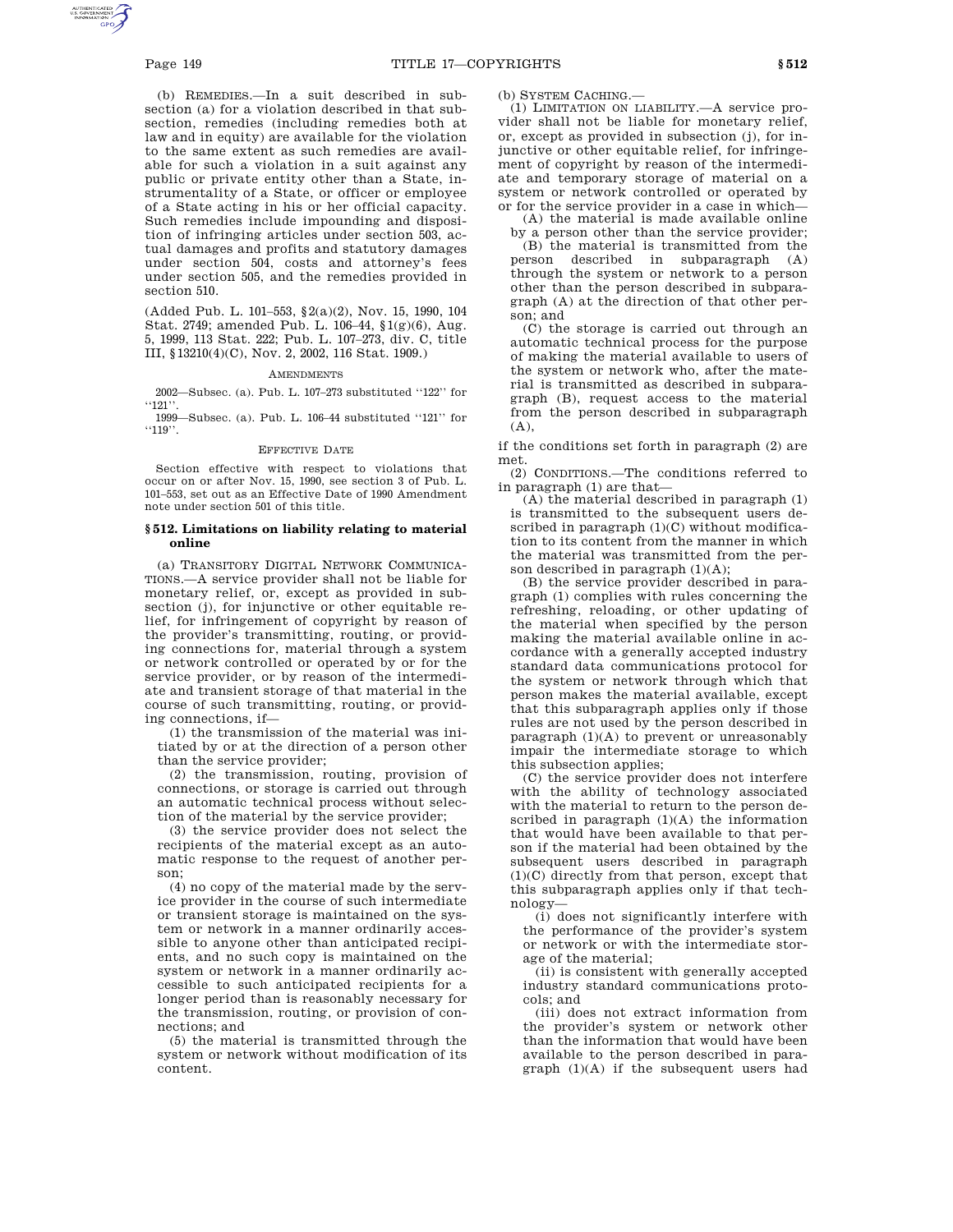gained access to the material directly from that person;

(D) if the person described in paragraph (1)(A) has in effect a condition that a person must meet prior to having access to the material, such as a condition based on payment of a fee or provision of a password or other information, the service provider permits access to the stored material in significant part only to users of its system or network that have met those conditions and only in accordance with those conditions; and

(E) if the person described in paragraph (1)(A) makes that material available online without the authorization of the copyright owner of the material, the service provider responds expeditiously to remove, or disable access to, the material that is claimed to be infringing upon notification of claimed infringement as described in subsection  $(c)(3)$ , except that this subparagraph applies only if—

(i) the material has previously been removed from the originating site or access to it has been disabled, or a court has ordered that the material be removed from the originating site or that access to the material on the originating site be disabled; and

(ii) the party giving the notification includes in the notification a statement confirming that the material has been removed from the originating site or access to it has been disabled or that a court has ordered that the material be removed from the originating site or that access to the material on the originating site be disabled.

(c) INFORMATION RESIDING ON SYSTEMS OR NET-WORKS AT DIRECTION OF USERS.—

(1) IN GENERAL.—A service provider shall not be liable for monetary relief, or, except as provided in subsection (j), for injunctive or other equitable relief, for infringement of copyright by reason of the storage at the direction of a user of material that resides on a system or network controlled or operated by or for the service provider, if the service provider—

 $(A)(i)$  does not have actual knowledge that the material or an activity using the material on the system or network is infringing;

(ii) in the absence of such actual knowledge, is not aware of facts or circumstances from which infringing activity is apparent; or

(iii) upon obtaining such knowledge or awareness, acts expeditiously to remove, or disable access to, the material;

(B) does not receive a financial benefit directly attributable to the infringing activity, in a case in which the service provider has the right and ability to control such activity; and

(C) upon notification of claimed infringement as described in paragraph (3), responds expeditiously to remove, or disable access to, the material that is claimed to be infringing or to be the subject of infringing activity.

(2) DESIGNATED AGENT.—The limitations on liability established in this subsection apply to a service provider only if the service provider has designated an agent to receive notifications of claimed infringement described in paragraph (3), by making available through its service, including on its website in a location accessible to the public, and by providing to the Copyright Office, substantially the following information:

(A) the name, address, phone number, and electronic mail address of the agent.

(B) other contact information which the Register of Copyrights may deem appropriate.

The Register of Copyrights shall maintain a current directory of agents available to the public for inspection, including through the Internet, and may require payment of a fee by service providers to cover the costs of maintaining the directory.

(3) ELEMENTS OF NOTIFICATION.—

(A) To be effective under this subsection, a notification of claimed infringement must be a written communication provided to the designated agent of a service provider that includes substantially the following:

(i) A physical or electronic signature of a person authorized to act on behalf of the owner of an exclusive right that is allegedly infringed.

(ii) Identification of the copyrighted work claimed to have been infringed, or, if multiple copyrighted works at a single online site are covered by a single notification, a representative list of such works at that site.

(iii) Identification of the material that is claimed to be infringing or to be the subject of infringing activity and that is to be removed or access to which is to be disabled, and information reasonably sufficient to permit the service provider to locate the material.

(iv) Information reasonably sufficient to permit the service provider to contact the complaining party, such as an address, telephone number, and, if available, an electronic mail address at which the complaining party may be contacted.

(v) A statement that the complaining party has a good faith belief that use of the material in the manner complained of is not authorized by the copyright owner, its agent, or the law.

(vi) A statement that the information in the notification is accurate, and under penalty of perjury, that the complaining party is authorized to act on behalf of the owner of an exclusive right that is allegedly infringed.

(B)(i) Subject to clause (ii), a notification from a copyright owner or from a person authorized to act on behalf of the copyright owner that fails to comply substantially with the provisions of subparagraph (A) shall not be considered under paragraph (1)(A) in determining whether a service provider has actual knowledge or is aware of facts or circumstances from which infringing activity is apparent.

 $(i\overline{i})$  In a case in which the notification that is provided to the service provider's des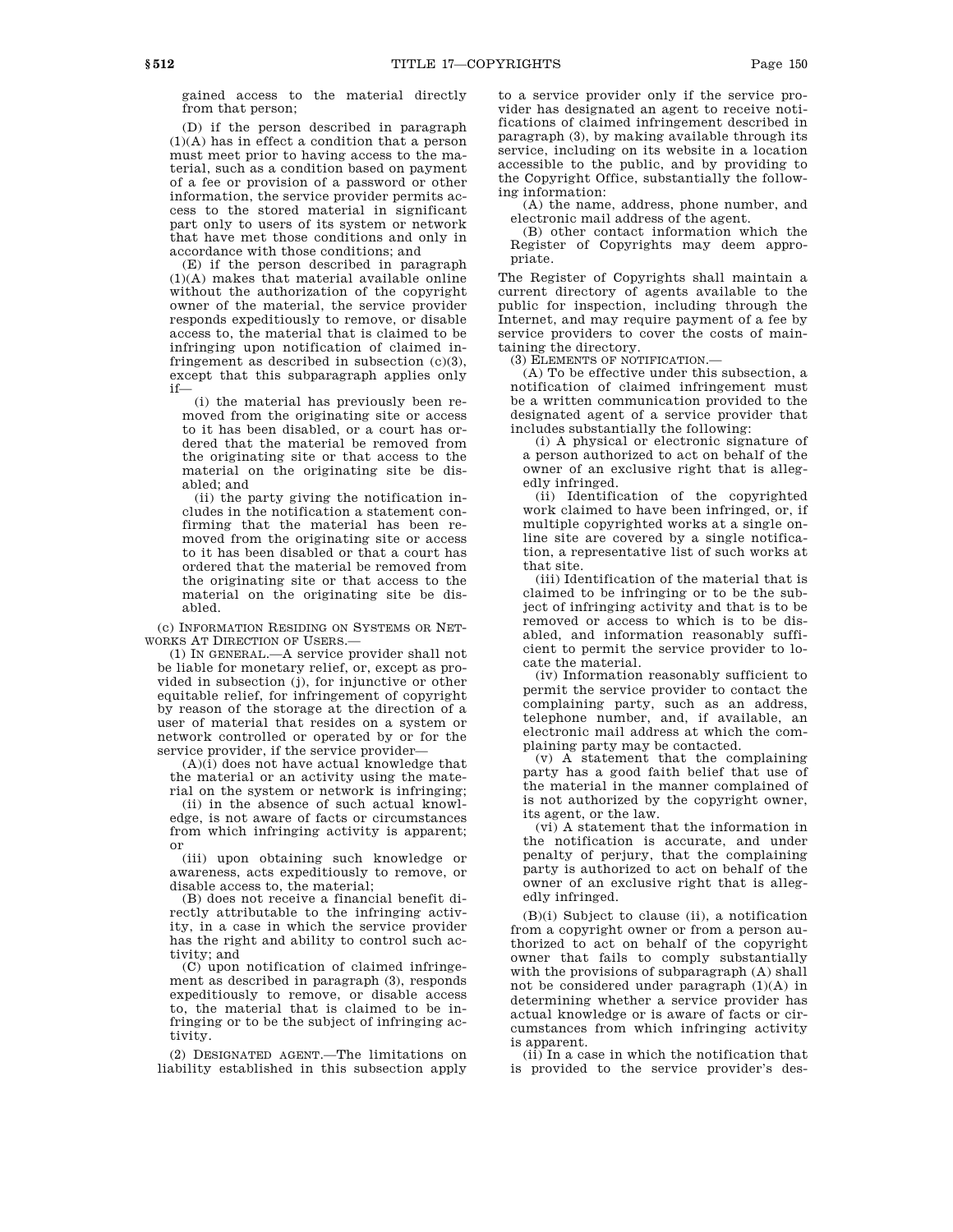ignated agent fails to comply substantially with all the provisions of subparagraph (A) but substantially complies with clauses (ii), (iii), and (iv) of subparagraph (A), clause (i) of this subparagraph applies only if the service provider promptly attempts to contact the person making the notification or takes other reasonable steps to assist in the receipt of notification that substantially complies with all the provisions of subparagraph  $(A)$ .

(d) INFORMATION LOCATION TOOLS.—A service provider shall not be liable for monetary relief, or, except as provided in subsection (j), for injunctive or other equitable relief, for infringement of copyright by reason of the provider referring or linking users to an online location containing infringing material or infringing activity, by using information location tools, including a directory, index, reference, pointer, or hypertext link, if the service provider—

(1)(A) does not have actual knowledge that the material or activity is infringing;

(B) in the absence of such actual knowledge, is not aware of facts or circumstances from which infringing activity is apparent; or

(C) upon obtaining such knowledge or awareness, acts expeditiously to remove, or disable access to, the material;

(2) does not receive a financial benefit directly attributable to the infringing activity, in a case in which the service provider has the right and ability to control such activity; and

(3) upon notification of claimed infringement as described in subsection (c)(3), responds expeditiously to remove, or disable access to, the material that is claimed to be infringing or to be the subject of infringing activity, except that, for purposes of this paragraph, the information described in subsection  $(c)(3)(A)(iii)$  shall be identification of the reference or link, to material or activity claimed to be infringing, that is to be removed or access to which is to be disabled, and information reasonably sufficient to permit the service provider to locate that reference or link.

(e) LIMITATION ON LIABILITY OF NONPROFIT EDUCATIONAL INSTITUTIONS.—(1) When a public or other nonprofit institution of higher education is a service provider, and when a faculty member or graduate student who is an employee of such institution is performing a teaching or research function, for the purposes of subsections (a) and (b) such faculty member or graduate student shall be considered to be a person other than the institution, and for the purposes of subsections (c) and (d) such faculty member's or graduate student's knowledge or awareness of his or her infringing activities shall not be attributed to the institution, if—

(A) such faculty member's or graduate student's infringing activities do not involve the provision of online access to instructional materials that are or were required or recommended, within the preceding 3-year period, for a course taught at the institution by such faculty member or graduate student;

(B) the institution has not, within the preceding 3-year period, received more than two notifications described in subsection (c)(3) of claimed infringement by such faculty member or graduate student, and such notifications of claimed infringement were not actionable under subsection (f); and

(C) the institution provides to all users of its system or network informational materials that accurately describe, and promote compliance with, the laws of the United States relating to copyright.

(2) For the purposes of this subsection, the limitations on injunctive relief contained in subsections (j)(2) and (j)(3), but not those in  $(j)(1)$ , shall apply.

(f) MISREPRESENTATIONS.—Any person who knowingly materially misrepresents under this section—

(1) that material or activity is infringing, or (2) that material or activity was removed or

disabled by mistake or misidentification,

shall be liable for any damages, including costs and attorneys' fees, incurred by the alleged infringer, by any copyright owner or copyright owner's authorized licensee, or by a service provider, who is injured by such misrepresentation, as the result of the service provider relying upon such misrepresentation in removing or disabling access to the material or activity claimed to be infringing, or in replacing the removed material or ceasing to disable access to it.

(g) REPLACEMENT OF REMOVED OR DISABLED MATERIAL AND LIMITATION ON OTHER LIABILITY.—

(1) NO LIABILITY FOR TAKING DOWN GENER-ALLY.—Subject to paragraph (2), a service provider shall not be liable to any person for any claim based on the service provider's good faith disabling of access to, or removal of, material or activity claimed to be infringing or based on facts or circumstances from which infringing activity is apparent, regardless of whether the material or activity is ultimately determined to be infringing.

(2) EXCEPTION.—Paragraph (1) shall not apply with respect to material residing at the direction of a subscriber of the service provider on a system or network controlled or operated by or for the service provider that is removed, or to which access is disabled by the service provider, pursuant to a notice provided under subsection  $(c)(1)(C)$ , unless the service provider—

(A) takes reasonable steps promptly to notify the subscriber that it has removed or disabled access to the material;

(B) upon receipt of a counter notification described in paragraph (3), promptly provides the person who provided the notification under subsection  $(c)(1)(C)$  with a copy of the counter notification, and informs that person that it will replace the removed material or cease disabling access to it in 10 business days; and

(C) replaces the removed material and ceases disabling access to it not less than 10, nor more than 14, business days following receipt of the counter notice, unless its designated agent first receives notice from the person who submitted the notification under subsection  $(c)(1)(C)$  that such person has filed an action seeking a court order to restrain the subscriber from engaging in in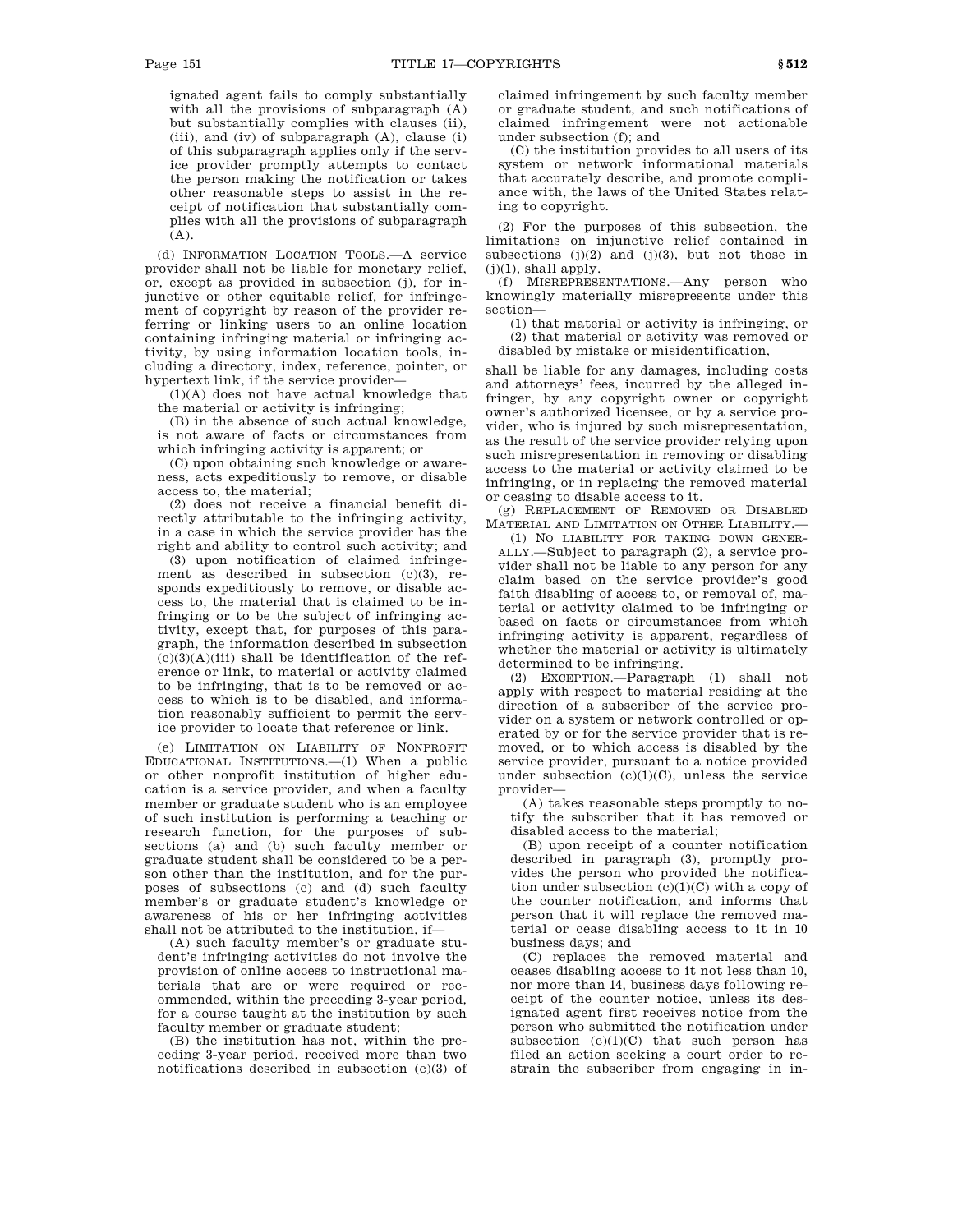fringing activity relating to the material on the service provider's system or network.

(3) CONTENTS OF COUNTER NOTIFICATION.—To be effective under this subsection, a counter notification must be a written communication provided to the service provider's designated agent that includes substantially the following:

(A) A physical or electronic signature of the subscriber.

(B) Identification of the material that has been removed or to which access has been disabled and the location at which the material appeared before it was removed or access to it was disabled.

(C) A statement under penalty of perjury that the subscriber has a good faith belief that the material was removed or disabled as a result of mistake or misidentification of the material to be removed or disabled.

(D) The subscriber's name, address, and telephone number, and a statement that the subscriber consents to the jurisdiction of Federal District Court for the judicial district in which the address is located, or if the subscriber's address is outside of the United States, for any judicial district in which the service provider may be found, and that the subscriber will accept service of process from the person who provided notification under subsection  $(c)(1)(C)$  or an agent of such person.

(4) LIMITATION ON OTHER LIABILITY.—A service provider's compliance with paragraph (2) shall not subject the service provider to liability for copyright infringement with respect to the material identified in the notice provided under subsection  $(c)(1)(C)$ .

(h) SUBPOENA TO IDENTIFY INFRINGER.—

(1) REQUEST.—A copyright owner or a person authorized to act on the owner's behalf may request the clerk of any United States district court to issue a subpoena to a service provider for identification of an alleged infringer in accordance with this subsection.

(2) CONTENTS OF REQUEST.—The request may be made by filing with the clerk—

(A) a copy of a notification described in subsection  $(c)(3)(A);$ 

(B) a proposed subpoena; and

(C) a sworn declaration to the effect that the purpose for which the subpoena is sought is to obtain the identity of an alleged infringer and that such information will only be used for the purpose of protecting rights under this title.

(3) CONTENTS OF SUBPOENA.—The subpoena shall authorize and order the service provider receiving the notification and the subpoena to expeditiously disclose to the copyright owner or person authorized by the copyright owner information sufficient to identify the alleged infringer of the material described in the notification to the extent such information is available to the service provider.

(4) BASIS FOR GRANTING SUBPOENA.—If the notification filed satisfies the provisions of subsection  $(c)(3)(A)$ , the proposed subpoena is in proper form, and the accompanying declaration is properly executed, the clerk shall expeditiously issue and sign the proposed subpoena and return it to the requester for delivery to the service provider.

(5) ACTIONS OF SERVICE PROVIDER RECEIVING SUBPOENA.—Upon receipt of the issued subpoena, either accompanying or subsequent to the receipt of a notification described in subsection  $(c)(3)(A)$ , the service provider shall expeditiously disclose to the copyright owner or person authorized by the copyright owner the information required by the subpoena, notwithstanding any other provision of law and regardless of whether the service provider responds to the notification.

(6) RULES APPLICABLE TO SUBPOENA.—Unless otherwise provided by this section or by applicable rules of the court, the procedure for issuance and delivery of the subpoena, and the remedies for noncompliance with the subpoena, shall be governed to the greatest extent practicable by those provisions of the Federal Rules of Civil Procedure governing the issuance, service, and enforcement of a subpoena duces tecum.

(i) CONDITIONS FOR ELIGIBILITY.—

(1) ACCOMMODATION OF TECHNOLOGY.—The limitations on liability established by this section shall apply to a service provider only if the service provider—

(A) has adopted and reasonably implemented, and informs subscribers and account holders of the service provider's system or network of, a policy that provides for the termination in appropriate circumstances of subscribers and account holders of the service provider's system or network who are repeat infringers; and

(B) accommodates and does not interfere with standard technical measures.

(2) DEFINITION.—As used in this subsection, the term ''standard technical measures'' means technical measures that are used by copyright owners to identify or protect copyrighted works and—

(A) have been developed pursuant to a broad consensus of copyright owners and service providers in an open, fair, voluntary, multi-industry standards process;

(B) are available to any person on reasonable and nondiscriminatory terms; and

(C) do not impose substantial costs on service providers or substantial burdens on their systems or networks.

(j) INJUNCTIONS.—The following rules shall apply in the case of any application for an injunction under section 502 against a service provider that is not subject to monetary remedies under this section:

(1) SCOPE OF RELIEF.—(A) With respect to conduct other than that which qualifies for the limitation on remedies set forth in subsection (a), the court may grant injunctive relief with respect to a service provider only in one or more of the following forms:

(i) An order restraining the service provider from providing access to infringing material or activity residing at a particular online site on the provider's system or network.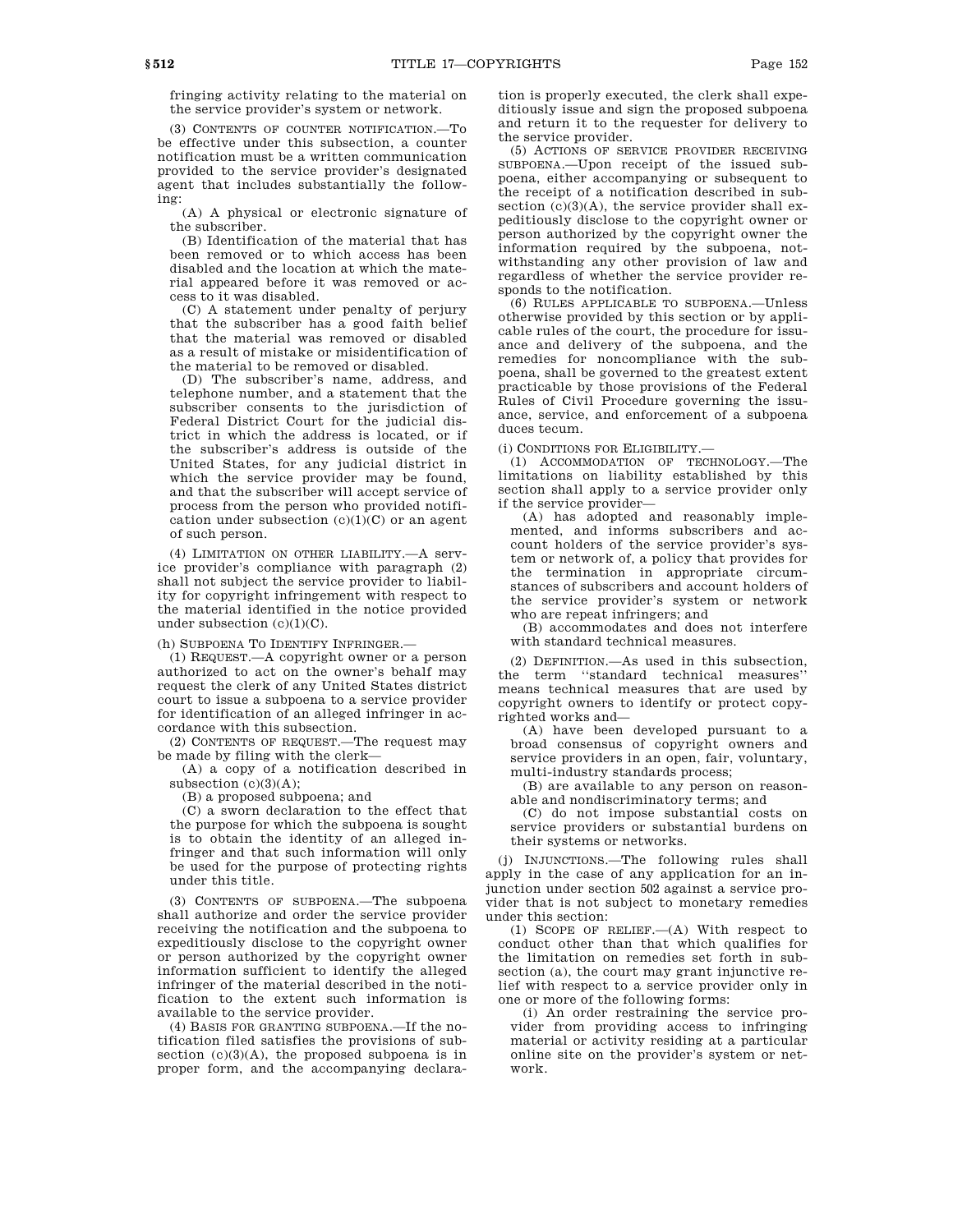(ii) An order restraining the service provider from providing access to a subscriber or account holder of the service provider's system or network who is engaging in infringing activity and is identified in the order, by terminating the accounts of the subscriber or account holder that are specified in the order.

(iii) Such other injunctive relief as the court may consider necessary to prevent or restrain infringement of copyrighted material specified in the order of the court at a particular online location, if such relief is the least burdensome to the service provider among the forms of relief comparably effective for that purpose.

(B) If the service provider qualifies for the limitation on remedies described in subsection (a), the court may only grant injunctive relief in one or both of the following forms:

(i) An order restraining the service provider from providing access to a subscriber or account holder of the service provider's system or network who is using the provider's service to engage in infringing activity and is identified in the order, by terminating the accounts of the subscriber or account holder that are specified in the order.

(ii) An order restraining the service provider from providing access, by taking reasonable steps specified in the order to block access, to a specific, identified, online location outside the United States.

(2) CONSIDERATIONS.—The court, in considering the relevant criteria for injunctive relief under applicable law, shall consider—

(A) whether such an injunction, either alone or in combination with other such injunctions issued against the same service provider under this subsection, would significantly burden either the provider or the operation of the provider's system or network;

(B) the magnitude of the harm likely to be suffered by the copyright owner in the digital network environment if steps are not taken to prevent or restrain the infringement;

(C) whether implementation of such an injunction would be technically feasible and effective, and would not interfere with access to noninfringing material at other online locations; and

(D) whether other less burdensome and comparably effective means of preventing or restraining access to the infringing material are available.

(3) NOTICE AND EX PARTE ORDERS.—Injunctive relief under this subsection shall be available only after notice to the service provider and an opportunity for the service provider to appear are provided, except for orders ensuring the preservation of evidence or other orders having no material adverse effect on the operation of the service provider's communications network.

# (k) DEFINITIONS.—

(1) SERVICE PROVIDER.—(A) As used in subsection (a), the term ''service provider'' means an entity offering the transmission, routing, or providing of connections for digital online communications, between or among points specified by a user, of material of the user's choosing, without modification to the content of the material as sent or received.

(B) As used in this section, other than subsection (a), the term ''service provider'' means a provider of online services or network access, or the operator of facilities therefor, and includes an entity described in subparagraph (A).

(2) MONETARY RELIEF.—As used in this section, the term ''monetary relief'' means damages, costs, attorneys' fees, and any other form of monetary payment.

(*l*) OTHER DEFENSES NOT AFFECTED.—The failure of a service provider's conduct to qualify for limitation of liability under this section shall not bear adversely upon the consideration of a defense by the service provider that the service provider's conduct is not infringing under this title or any other defense.

(m) PROTECTION OF PRIVACY.—Nothing in this section shall be construed to condition the applicability of subsections (a) through (d) on—

(1) a service provider monitoring its service or affirmatively seeking facts indicating infringing activity, except to the extent consistent with a standard technical measure complying with the provisions of subsection (i); or

(2) a service provider gaining access to, removing, or disabling access to material in cases in which such conduct is prohibited by law.

(n) CONSTRUCTION.—Subsections (a), (b), (c), and (d) describe separate and distinct functions for purposes of applying this section. Whether a service provider qualifies for the limitation on liability in any one of those subsections shall be based solely on the criteria in that subsection, and shall not affect a determination of whether that service provider qualifies for the limitations on liability under any other such subsection.

(Added Pub. L. 105–304, title II, §202(a), Oct. 28, 1998, 112 Stat. 2877; amended Pub. L. 106–44, §1(d), Aug. 5, 1999, 113 Stat. 222; Pub. L. 111–295, §3(a), Dec. 9, 2010, 124 Stat. 3180.)

## REFERENCES IN TEXT

The Federal Rules of Civil Procedure, referred to in subsec. (h)(6), are set out in the Appendix to Title 28, Judiciary and Judicial Procedure.

## CODIFICATION

Another section 512 was renumbered section 513 of this title.

#### **AMENDMENTS**

2010—Subsec. (c)(2). Pub. L. 111–295 struck out '', in both electronic and hard copy formats'' after ''Internet'' in concluding provisions.

1999—Subsec. (e). Pub. L. 106–44, §1(d)(1)(A), substituted ''Limitation on Liability of Nonprofit Educational Institutions'' for ''Limitation on liability of nonprofit educational institutions'' in heading.

Subsec. (e)(2). Pub. L. 106–44, §1(d)(1)(B), struck out par. heading ''Injunctions''.

Subsec. (j)(3). Pub. L.  $106-44$ ,  $1(d)(2)$ , substituted ''Notice and ex parte orders'' for ''Notice and Ex Parte Orders'' in heading.